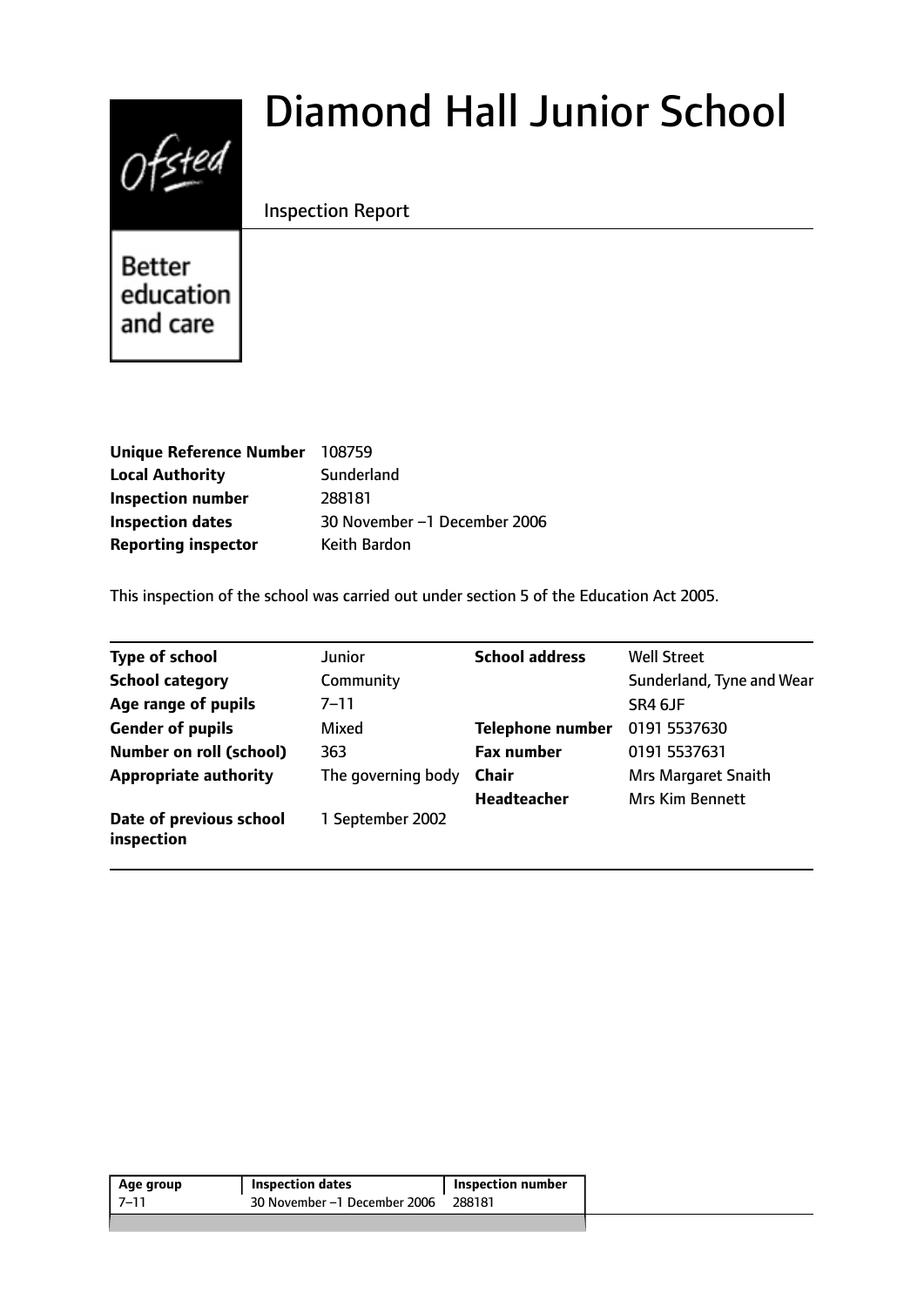© Crown copyright 2006

Website: www.ofsted.gov.uk

This document may be reproduced in whole or in part for non-commercial educational purposes, provided that the information quoted is reproduced without adaptation and the source and date of publication are stated.

Further copies of this report are obtainable from the school. Under the Education Act 2005, the school must provide a copy of this report free of charge to certain categories of people. A charge not exceeding the full cost of reproduction may be made for any other copies supplied.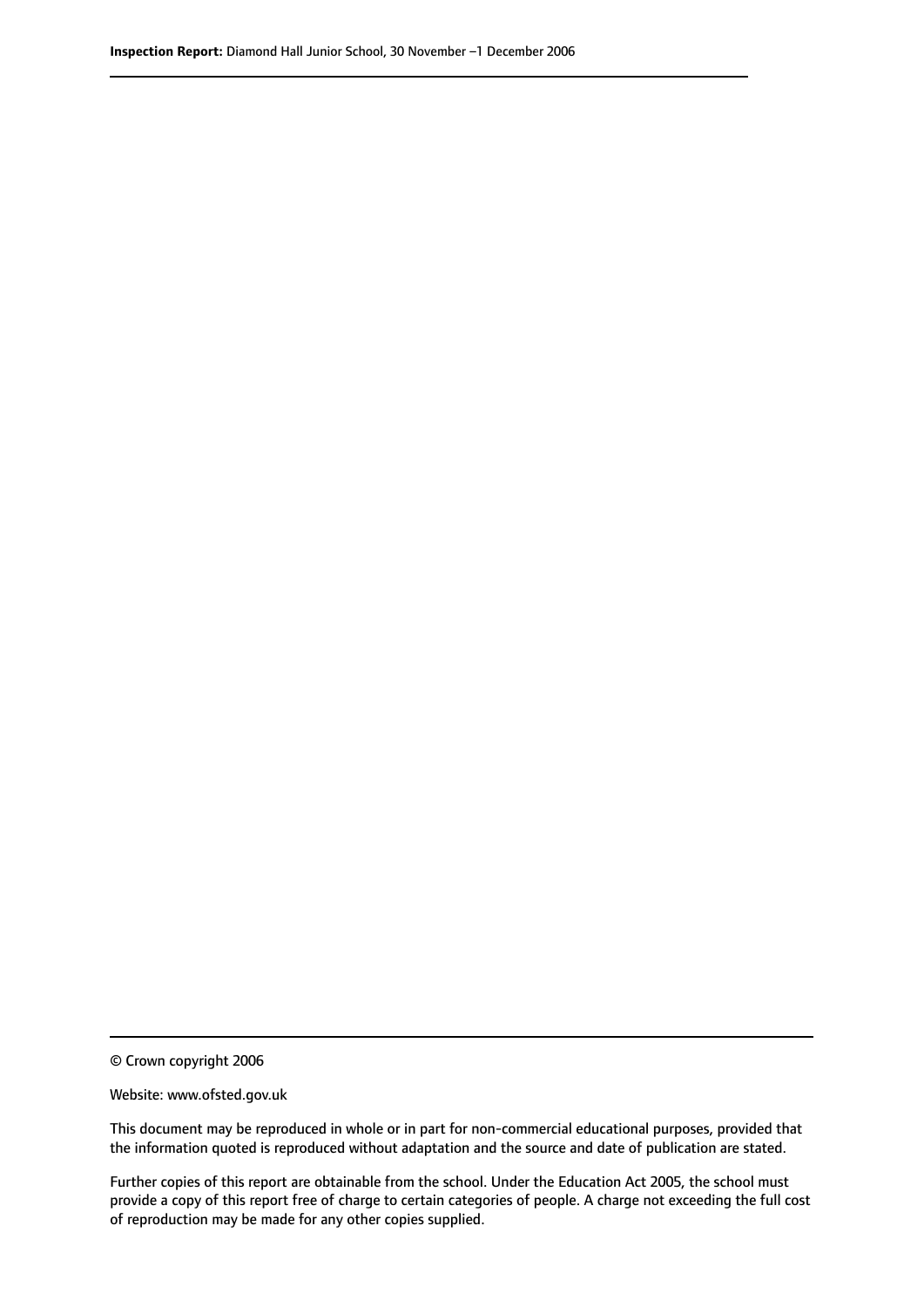# **Introduction**

The inspection was carried out by three Additional Inspectors.

# **Description of the school**

This school serves a disadvantaged area approximately two miles from the centre of the city. Approaching one in five pupils are from minority ethnic backgrounds. The majority of these pupils have English as an additional language but there are no pupils who are at an early stage in learning English. An average proportion of pupils have learning difficulties and disabilities. Pupils' attainment on entry to the school is a little below average. A new headteacher and deputy headteacher have been appointed since the last inspection

# **Key for inspection grades**

| Grade 1 | Outstanding  |
|---------|--------------|
| Grade 2 | Good         |
| Grade 3 | Satisfactory |
| Grade 4 | Inadequate   |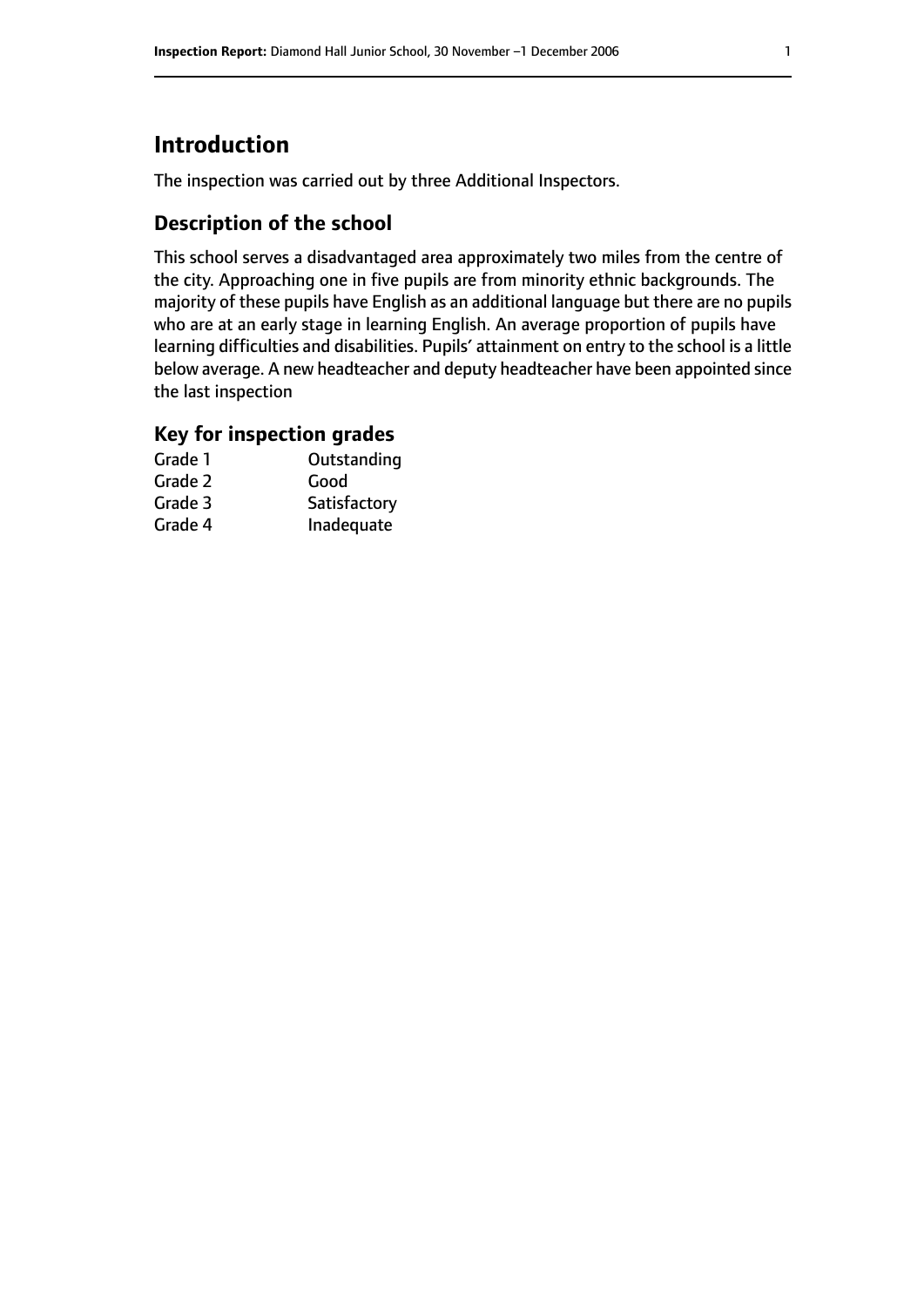# **Overall effectiveness of the school**

#### **Grade: 4**

In accordance with section 13 (3) of the Education Act 2005, HMCI is of the opinion that this school requires significant improvement, because it is performing significantly less well than in all the circumstances it might reasonably be expected to perform. The school is therefore given a Notice to Improve. Significant improvement is required in relation to achievement and standards.

The school is improving but not yet fully effective or providing sufficient value for money. Good provision is made for pupils' personal development and well-being but academic progress is not promoted well enough. Teaching and learning are satisfactory but this has only become the case quite recently and there is a legacy of underachievement which is taking time to eradicate. The headteacher, senior staff and governors are focused on raising standards and are implementing plans to bring about the necessary improvements. The foundations of effective learning are being laid and the benefits are beginning to show in pupils' attainment, but it is still early days. Standards are too low and pupils do not achieve enough. This is particularly the case in mathematics but also in other subjects. The quality of teaching is satisfactory but there are examples of both good and weak teaching. As a result, the progress pupils make in different lessons and classes varies widely.

Pupils say that they enjoy their lessons. Attendance has improved this year and is similar to the national average. Most pupils behave well in class and around school. They know how to lead a healthy lifestyle and willingly help teachers and each other. Pupils use computers competently, but weaknesses in numeracy put them at a disadvantage for their future learning. The school cares for pupils very well and they feel safe and secure in its pleasant and welcoming atmosphere. Vulnerable pupils are monitored closely and supported extensively by staff. These and many other pupils benefit from the good links the school has forged with outside agencies. Pupils with learning difficulties and disabilities and those with English as an additional language play a full part in the life of the school. Pupils have told their teachers that they would like clearer guidance on how to improve their work and this is recognised by the school as an area for improvement. The school is working hard to increase the involvement of parents and an effective partnership is developing. Almost all parents have a very positive opinion of the school.

Procedures for checking how well the school is performing provide useful information which is analysed carefully. Developments are planned thoroughly with a high level of staff involvement. The contribution staff make to school management is satisfactory and increasing as they acquire the skills needed to carry out their responsibilities effectively. The school has the capacity to make further improvements because the headteacher and senior staff have a clear understanding of what needs to be done and are making a concerted effort to achieve it. Governors support the school and are developing their ability to hold the school to account.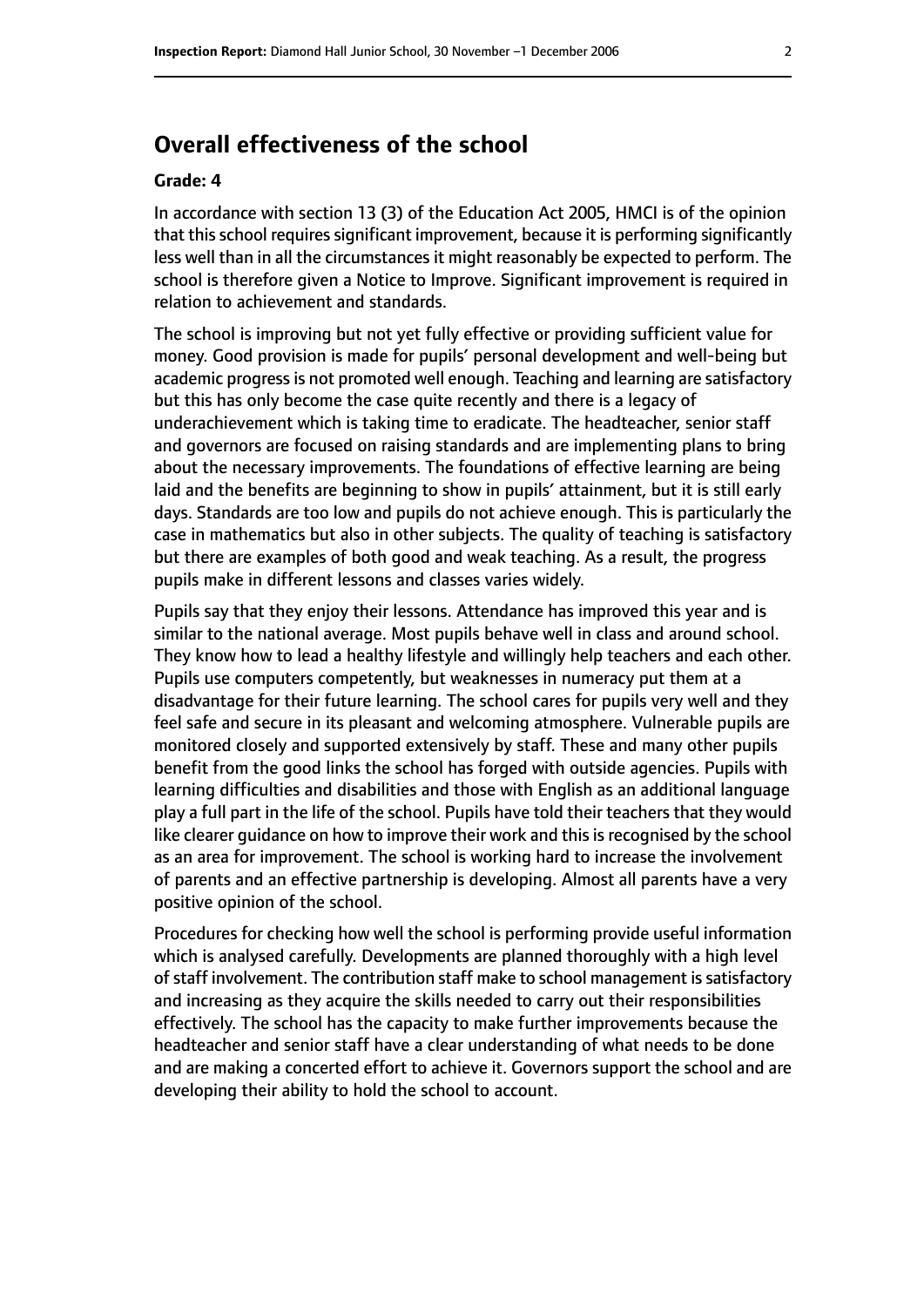#### **What the school should do to improve further**

- Increase pupils' achievement and raise standards, particularly in mathematics.
- Ensure that all pupils benefit from consistently well taught lessons and maintain a good rate of progress as they move through the school.
- Ensure that all those individuals with a management responsibility have the necessary skills to make an effective contribution to school improvement work.

# **Achievement and standards**

#### **Grade: 4**

Pupils' achievement is inadequate. Pupils start school with attainment that is often a little below that which is typical for their age but have been leaving Year 6 with standards that are well below average. The school accepts that this is not good enough and is making a concerted effort to improve matters. After being very low for a number of years, national test results improved in 2005, but made no further improvement in 2006. Many new strategies are being employed to raise standards but the underachievement is deep-seated and it is taking time to eliminate. In the meantime, standards remain too low, particularly in mathematics where pupils' confidence with numbers and calculation skills are poor. Most improvement has been made in reading and writing and standards in English are moving closer to the national average. Pupils use computers competently and their attainment in information and communication technology (ICT) meets expectations for their age. The individual support pupils with learning difficulties and disabilities receive helps them make satisfactory progress towards their individual targets. The achievement of pupils from minority ethnic backgrounds follows a similar pattern to that of other pupils and is insufficient overall. However the support they receive for language development enables them to make satisfactory progress in spoken English.

### **Personal development and well-being**

#### **Grade: 2**

The personal development and well-being of pupils are good. They speak very warmly about the school and have positive attitudes to learning. Attendance has improved substantially this year and is satisfactory. The atmosphere in classrooms is good and pupils are happy and generally keen to get involved and answer questions. On occasions pupils are a little reluctant to participate initially and lessons get away to a slow start. Behaviour in lessons and in the playground is good and pupils relate well to each other and to adults. Bullying and racist incidents are rare and effectively tackled when they occur. Good support for vulnerable pupils helps them to integrate successfully and to learn happily alongside other children. Pupil's spiritual, moral, social and cultural development is good. A strong feature is their respect for the world faiths represented in the school. An effective focus on healthy living and participation in sport and exercise gives pupils a good base for making key lifestyle decisions. They value highly the many extra activities the school provides outside lessons and the opportunities they have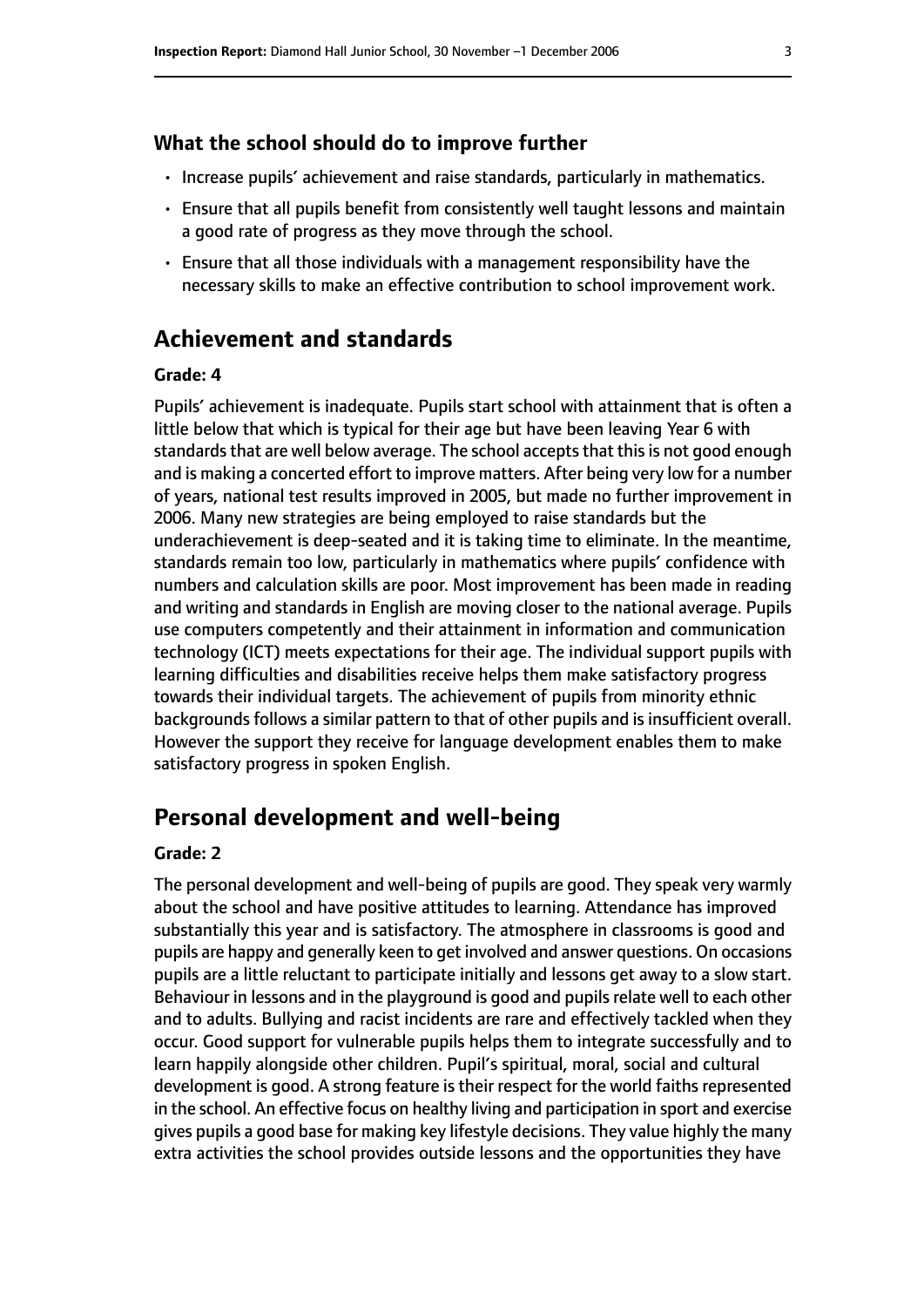to take responsibility, for example as buddies and school council members. Pupils acquire useful skills for the future but weaknesses in their numeracy pose a potential problem for later in life.

# **Quality of provision**

#### **Teaching and learning**

#### **Grade: 3**

Teaching and learning are satisfactory. Relationships are good and in most lessons pupils concentrate well and try hard to meet teachers' expectations. Lessons generally flow well and teachers guide pupils through the steps in their learning carefully. Reviews at the end promote pupils' sense of achievement. Lesson planning is detailed and most teachers recognise the next steps to take to move learning forward. Learning objectives are identified clearly and shared with pupils but quite often these are too broad to give the lesson a sharp focus or to provide pupils with a precise understanding of what they are expected to achieve. On a few occasions the teaching fails to engage the pupils and classroom management is poor. Pupils' attention is allowed to wander and teachers' expectations of what they will learn are too low. In contrast there are good lessons in which lively teaching and challenging activities generate fast progress and high levels of pupil interest. Teachers' subject knowledge is generally satisfactory, but where it is lacking, particularly in mathematics, pupils' understanding is not fully developed and at times they are given incorrect information. Support for pupils, particularly those with learning needs, is effective although sometimes teaching assistants are not fully engaged with them when the whole class is being taught at the same time.

#### **Curriculum and other activities**

#### **Grade: 3**

The curriculum is satisfactory and meets statutory requirements, which is an improvement since the last inspection. The curriculum for English is helping to raise standards but the mathematics curriculum has weaknesses and does not provide sufficient support and guidance for teaching and learning. The whole school's curriculum has been reviewed and teachers are strengthening the links between different subjects which is making learning more meaningful. Vulnerable pupils, those with learning difficulties and those who speak English as an additional language, benefit from well structured support strategies which ensure they have full access to the curriculum. The curriculum successfully provides for pupils' personal, social, health and citizenship education through a carefully planned programme which includes much enjoyed project weeks. It promotes spiritual and cultural development well, particularly through the arts with music a prominent feature. Good use is made of the locality and of visitors into school. Out-of-hours activities such as the enterprise project enrich the curriculum and support teamwork and collaboration. A good range of sporting options encourages pupils to lead a healthy lifestyle.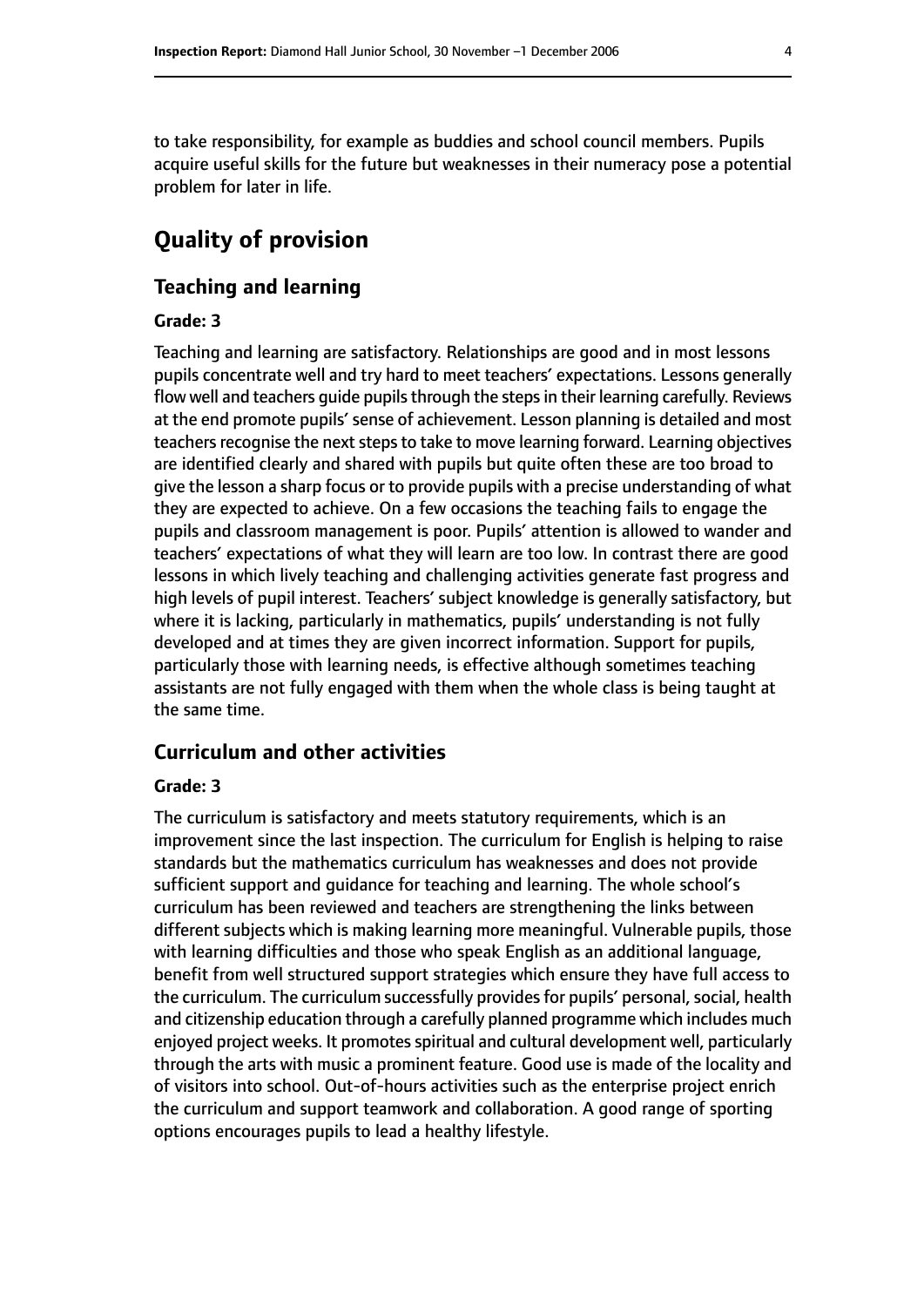#### **Grade: 2**

Attention to pupils' welfare is a very positive feature of the school's work. Any pupils who are at risk are identified early and appropriate help is provided. An example is the outstanding work done in the nurture club. This enables vulnerable pupils to develop personal skills in a very supportive family atmosphere before school and at lunchtime. Procedures for safeguarding pupils are in place and reviewed regularly. Under the careful guidance of the newly appointed assistant headteacher, close attention is paid to pupils with learning difficulties and disabilities. Effective systems are used to track their progress and support programmes provided when they need them. Good links with other schools, organisations and support professionals ensures that pupils receive the help that they require. Good liaison with parents keeps them fully involved in setting and reviewing their children's targets. Pupils have targets in English and mathematics to help guide their learning but they are not consistently applied or fully woven into everyday learning so that pupils are sometimes confused about their purpose. Marking is inconsistent. The best provides very clear information about what has been achieved and what the next steps to improve are. However not all teachers mark work in this way.

# **Leadership and management**

#### **Grade: 3**

Leadership and management are satisfactory. The headteacher has focused the school on addressing its weaknesses and there is a determination among staff that the school can and will overcome its difficulties. The headteacher recognises that the school has still 'some way to go' before becoming fully effective, but development is picking up pace as confidence grows. Due mainly to the progress made in the last two years, improvement since the last inspection is just satisfactory. Procedures for measuring how well the school is performing are satisfactory and the information they provide is evaluated realistically. Senior staff work closely as a team although the contribution they make to leadership and management varies substantially between individuals. At other levels, several staff are still developing their management skills and the joined up thinking that links provision to outcomes is not yet fully in place across the school. The deputy headteacher has established much better procedures for monitoring pupils' progress, giving teachers a far clearer picture of how their teaching is influencing learning. The school's capacity for future improvement is satisfactory. Governors' ability to support and challenge the school is improving and is satisfactory. However, systems that enable governors to monitor the work of the school for themselves are only just being put in place.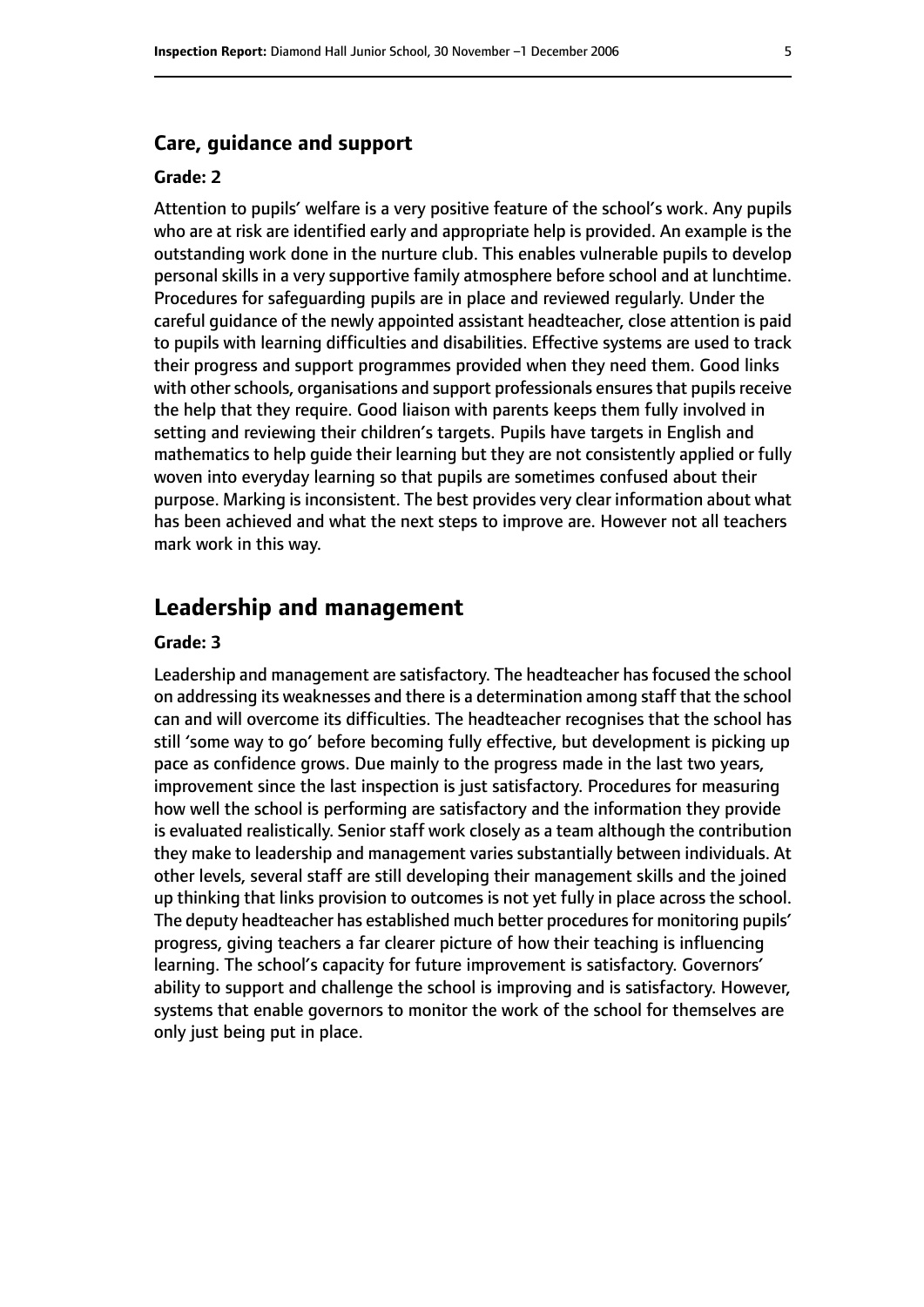**Any complaints about the inspection or the report should be made following the procedures set out inthe guidance 'Complaints about school inspection', whichis available from Ofsted's website: www.ofsted.gov.uk.**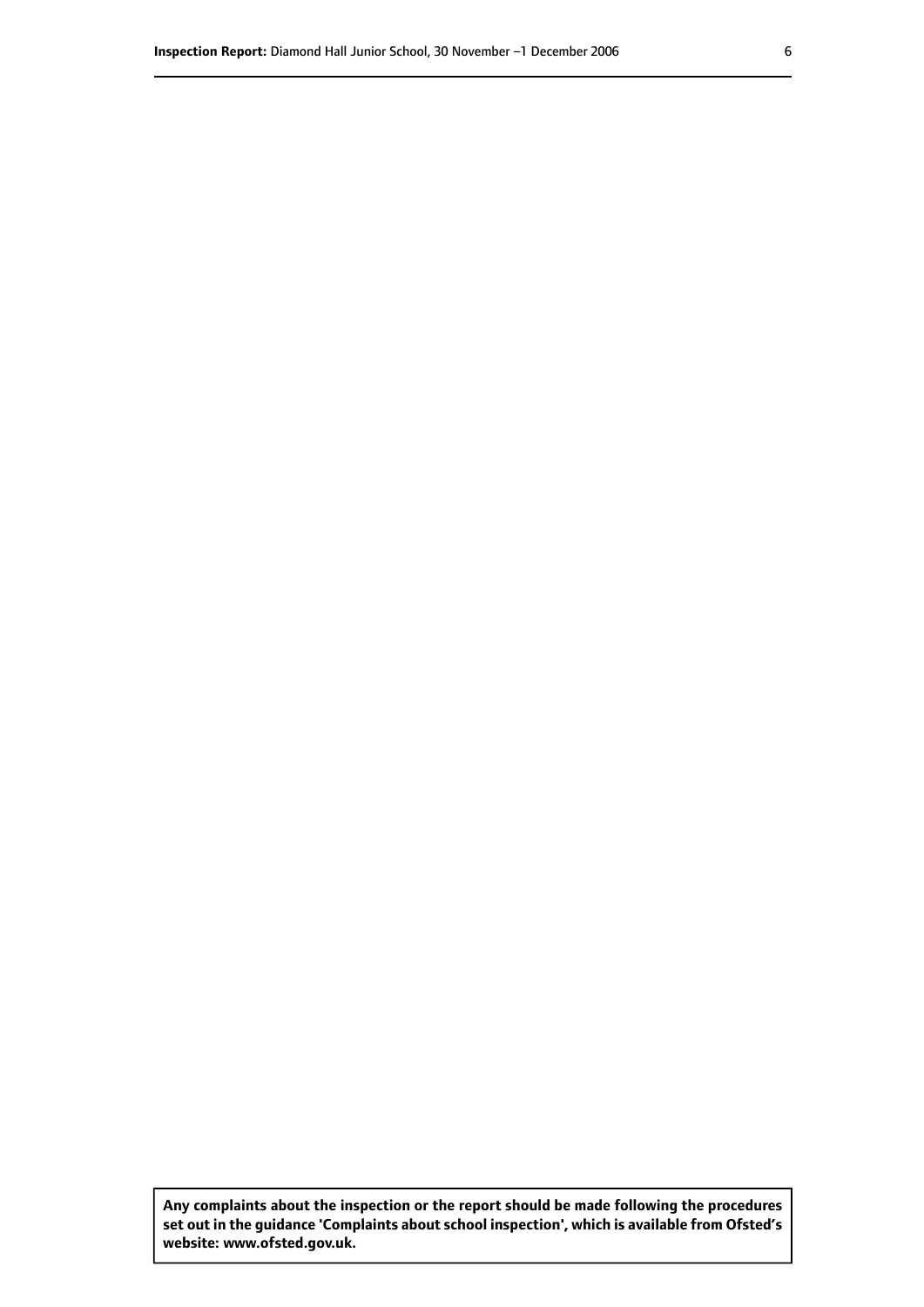# **Inspection judgements**

| Key to judgements: grade 1 is outstanding, grade 2 good, grade 3 satisfactory, and grade 4 | School         |
|--------------------------------------------------------------------------------------------|----------------|
| inadeauate                                                                                 | <b>Overall</b> |

# **Overall effectiveness**

| How effective, efficient and inclusive is the provision of education, integrated<br>care and any extended services in meeting the needs of learners? | 4   |
|------------------------------------------------------------------------------------------------------------------------------------------------------|-----|
| How well does the school work in partnership with others to promote learners'<br>well-being?                                                         |     |
| The effectiveness of the school's self-evaluation                                                                                                    |     |
| The capacity to make any necessary improvements                                                                                                      |     |
| Effective steps have been taken to promote improvement since the last<br>inspection                                                                  | Yes |

# **Achievement and standards**

| How well do learners achieve?                                                                               |   |
|-------------------------------------------------------------------------------------------------------------|---|
| The standards <sup>1</sup> reached by learners                                                              |   |
| How well learners make progress, taking account of any significant variations between<br>groups of learners | 4 |
| How well learners with learning difficulties and disabilities make progress                                 |   |

# **Personal development and well-being**

| How good is the overall personal development and well-being of the<br>learners?                                  |  |
|------------------------------------------------------------------------------------------------------------------|--|
| The extent of learners' spiritual, moral, social and cultural development                                        |  |
| The behaviour of learners                                                                                        |  |
| The attendance of learners                                                                                       |  |
| How well learners enjoy their education                                                                          |  |
| The extent to which learners adopt safe practices                                                                |  |
| The extent to which learners adopt healthy lifestyles                                                            |  |
| The extent to which learners make a positive contribution to the community                                       |  |
| How well learners develop workplace and other skills that will contribute to<br>their future economic well-being |  |

# **The quality of provision**

| How effective are teaching and learning in meeting the full range of the<br>learners' needs?            |  |
|---------------------------------------------------------------------------------------------------------|--|
| How well do the curriculum and other activities meet the range of needs  <br>and interests of learners? |  |
| How well are learners cared for, quided and supported?                                                  |  |

 $^1$  Grade 1 - Exceptionally and consistently high; Grade 2 - Generally above average with none significantly below average; Grade 3 - Broadly average to below average; Grade 4 - Exceptionally low.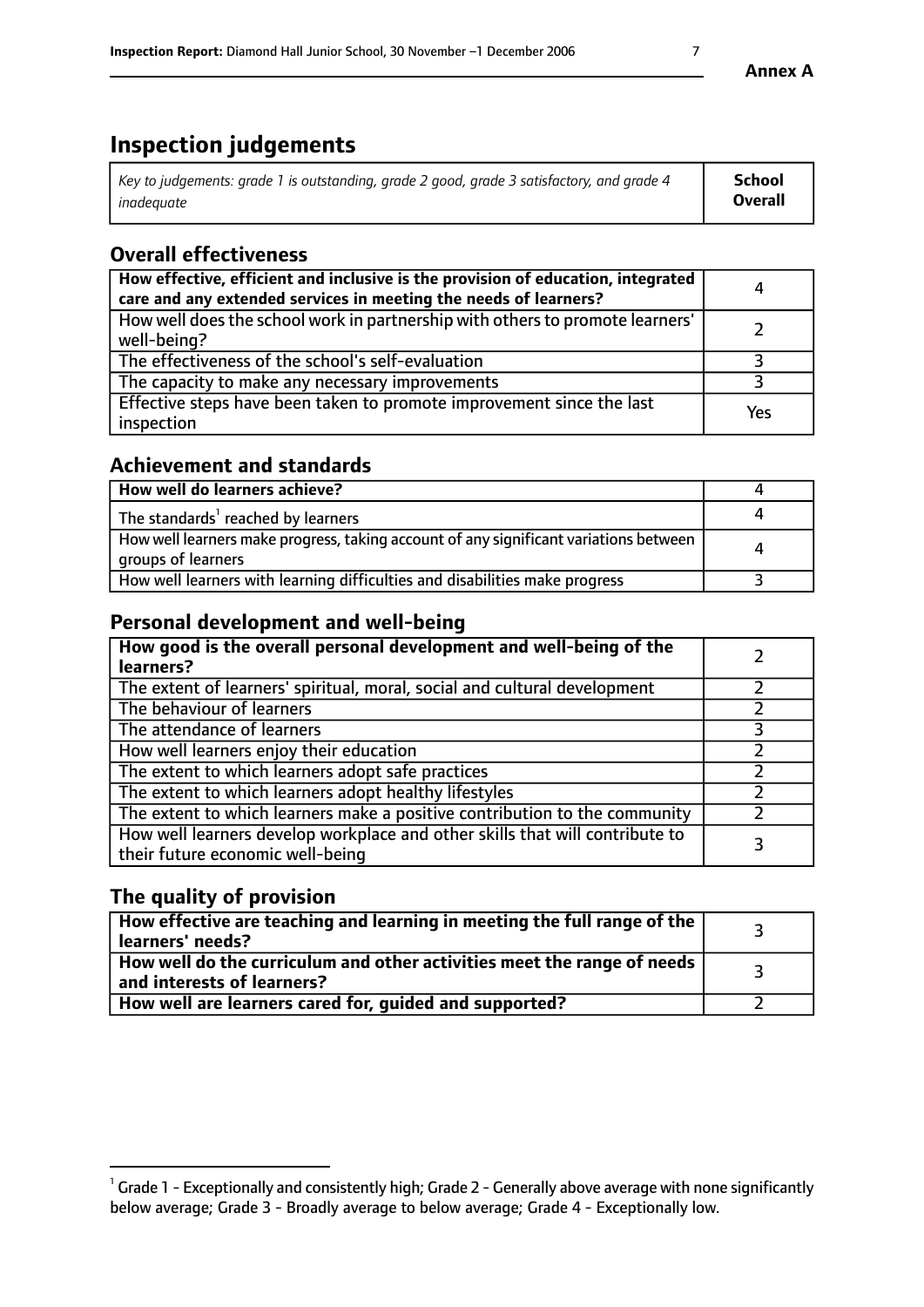# **Leadership and management**

| How effective are leadership and management in raising achievement<br>and supporting all learners?                                              | 3   |
|-------------------------------------------------------------------------------------------------------------------------------------------------|-----|
| How effectively leaders and managers at all levels set clear direction leading<br>to improvement and promote high quality of care and education |     |
| How effectively performance is monitored, evaluated and improved to meet<br>challenging targets                                                 | 3   |
| How well equality of opportunity is promoted and discrimination tackled so<br>that all learners achieve as well as they can                     |     |
| How effectively and efficiently resources, including staff, are deployed to<br>achieve value for money                                          | 4   |
| The extent to which governors and other supervisory boards discharge their<br>responsibilities                                                  | 3   |
| Do procedures for safequarding learners meet current government<br>requirements?                                                                | Yes |
| Does this school require special measures?                                                                                                      | No  |
| Does this school require a notice to improve?                                                                                                   | Yes |